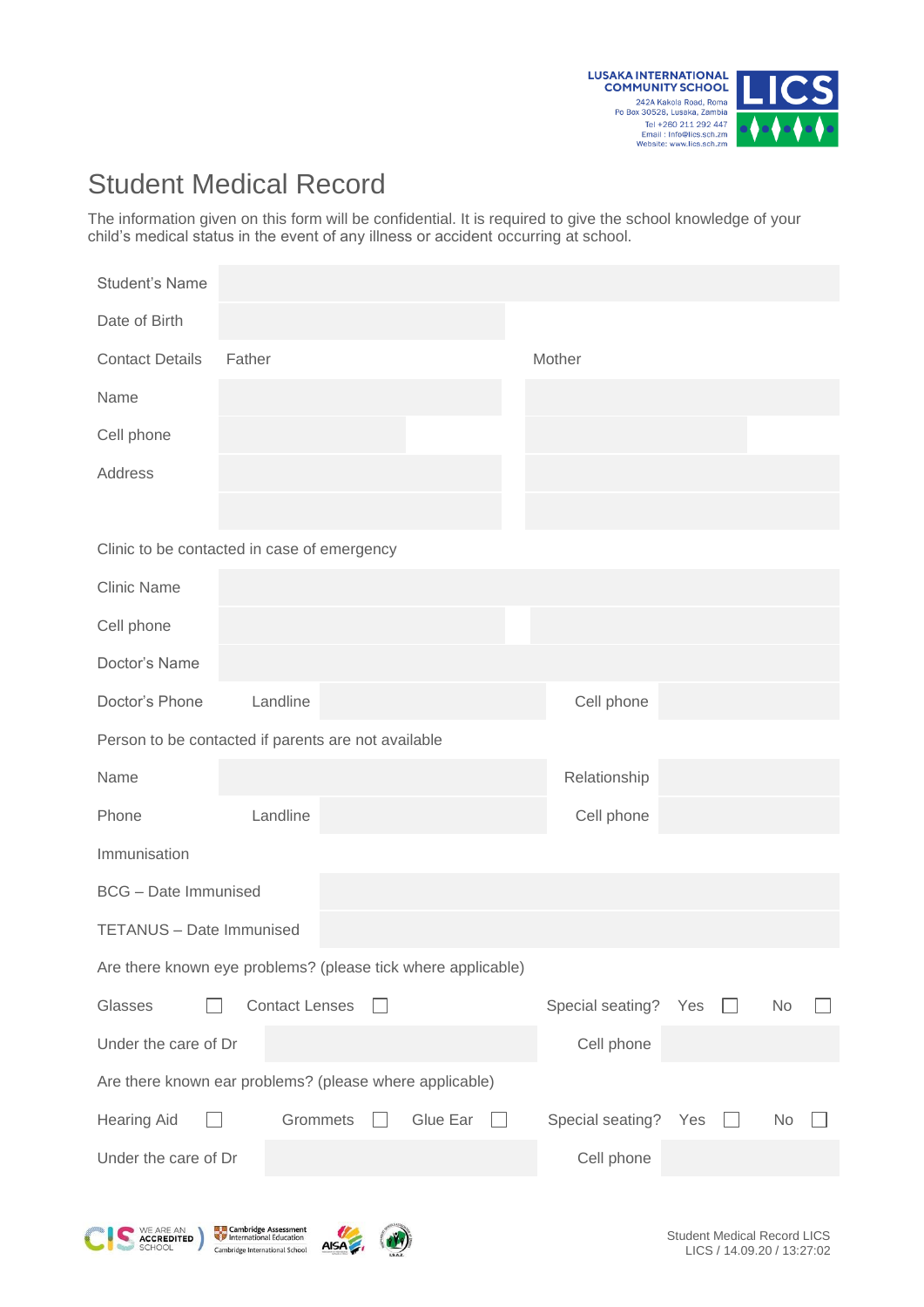

| Are there known speech problems? |  |                 |  |  |  |  |
|----------------------------------|--|-----------------|--|--|--|--|
| Speech therapy                   |  |                 |  |  |  |  |
| Orthopaedic problems             |  |                 |  |  |  |  |
| Limitations                      |  |                 |  |  |  |  |
| Are there known heart problems?  |  |                 |  |  |  |  |
| Limitations                      |  |                 |  |  |  |  |
| <b>Medications</b>               |  |                 |  |  |  |  |
| Are there other conditions?      |  |                 |  |  |  |  |
| ADD/ADHD                         |  | Medication name |  |  |  |  |
| Seizure disorder                 |  | Medication name |  |  |  |  |
| Asthma                           |  | Medication name |  |  |  |  |
| Allergies                        |  |                 |  |  |  |  |
| Allergic to                      |  | Medication name |  |  |  |  |
| Allergic to                      |  | Medication name |  |  |  |  |
| Allergic to                      |  | Medication name |  |  |  |  |
|                                  |  |                 |  |  |  |  |

Bee stings: if applicable please give instructions if stung

Haemophilia: if applicable please give instructions if bleeding or injured

Diabetes: if applicable please indicate signs/symptoms of impending problem

| Swimming                                     |              |         |  |              |        |
|----------------------------------------------|--------------|---------|--|--------------|--------|
| Swimming ability                             | Weak $\Box$  | Capable |  | Good I       |        |
| Permission to swim under supervision?<br>Yes |              |         |  | No.          | $\Box$ |
| Body data                                    | Height in cm |         |  | Weight in kg |        |

Dietary Restrictions (please tick where applicable)